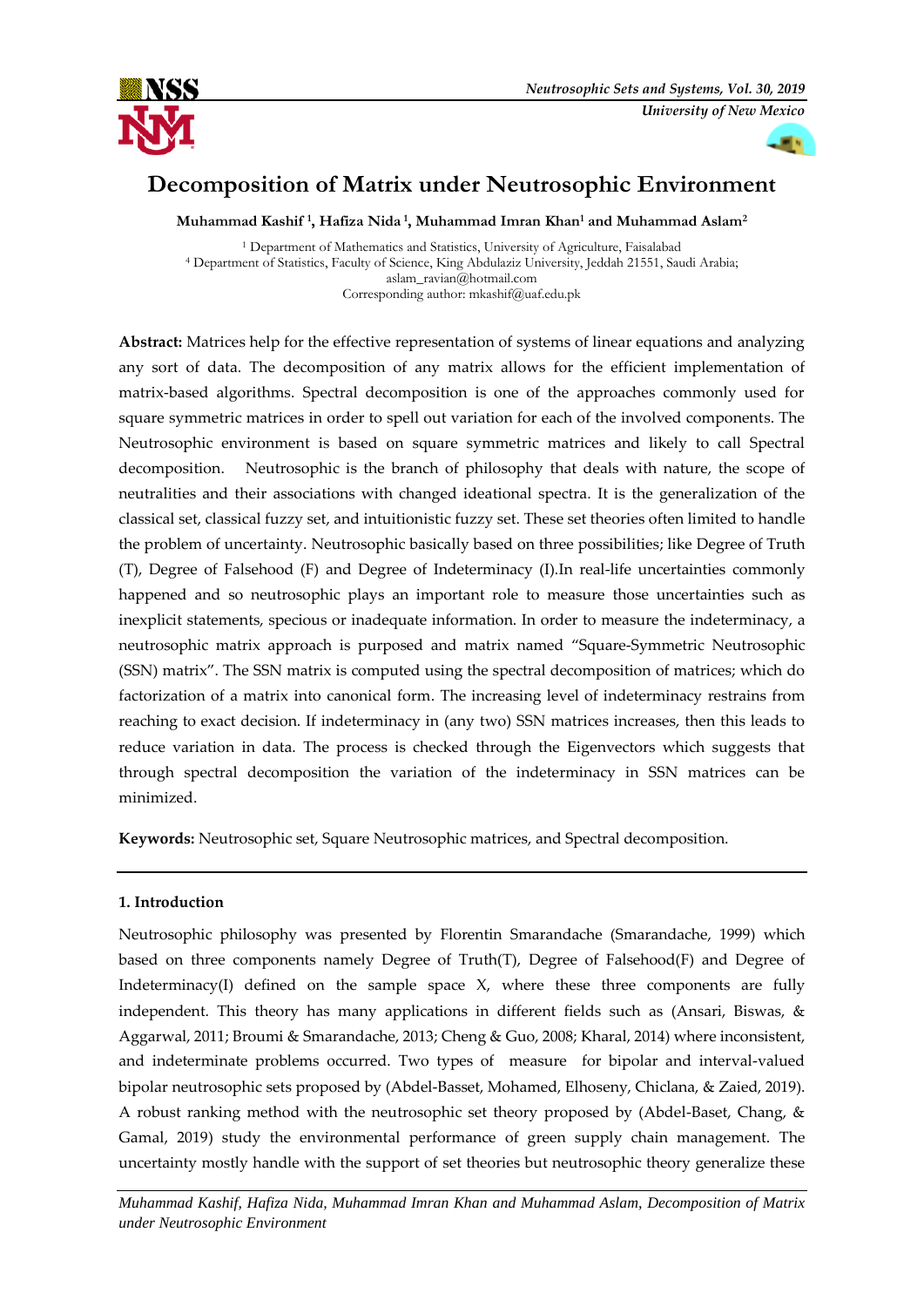set theories [\(Azizzadeh, Zadeh, Zahed, & Zadeh, 1965\)](#page-4-3). In decision-making problems the neutrosophic approach is used that deal and overcome the ambiguity [\(Abdel-Basset, Atef, &](#page-4-4)  [Smarandache, 2019\)](#page-4-4). A neutrosophic method for assessment of Hospital medical care systems which based on plithogenic data sets presented by[\(Abdel-Basset, El-hoseny, Gamal, & Smarandache, 2019\)](#page-4-5). For Supply Chain Sustainability a neutrosophic method is presented by [\(Abdel-Basset, Mohamed,](#page-4-6)  [Zaied, & Smarandache, 2019\)](#page-4-6). Matrices play a big role in science and technology. When uncertainty involved in classical matrix different fuzzy matrices are developed using the fuzzy relation system. For this purpose different square neutrosophic matrices were proposed by [\(Dhar, Broumi, &](#page-5-4)  [Smarandache, 2014\)](#page-5-4). The descriptive neutrosophic statistics using the neutrosophic logic Proposed by [\(Smarandache, 2014\)](#page-5-5) and Neutrosophic Probability, Set, and Logic also proposed by [\(Smarandache,](#page-5-6)  [1998\)](#page-5-6). Later on, [\(Aslam, 2018\)](#page-4-7), [\(Aslam, Bantan, & Khan\)](#page-4-8) and [\(Aslam, 2019\)](#page-4-9) introduced the inferential neutrosophic statistics and neutrosophic statistical quality control. [\(Alhabib, Ranna, Farah, & Salama,](#page-4-10)  [2018\)](#page-4-10) presented Some continuous Neutrosophic Probability models including the Poisson model, Exponential model and Uniform model that are applicable when uncertainty involved in data. The neutrosophic matrix operations first time introduced by [\(Ye, 2017\)](#page-5-7) and solution methods including addition method, substitution method and inverse method also developed. [\(Basu & Mondal, 2015\)](#page-4-11) proposed different types of Neutrosophic Soft matrix along with various mathematical operations. In medical science this application is applicable.[\(Uma, Murugadas, & Sriram\)](#page-5-8) developed the methods of determinant and adjoint of Fuzzy Neutrosophic Matrices. [\(Varol & Aygün, 2019\)](#page-5-9) proposed a neutrosophic matrix, whose elements are based on single-valued neutrosophic sets. In this paper, they proposed various theorems on neutrosophic matrix with basic operations. [\(Sumathi](#page-5-10)  [& Arockiarani, 2014\)](#page-5-10) discussed some operations on fuzzy neutrosophic matrix and developed a decision method scheme that deal uncertainty. [\(Kavitha, Murugadas, & Sriram, 2018\)](#page-5-11) studied the powers of a fuzzy neutrosophic soft square matrix under the function of max and min. Our aim in this paper to propose a neutrosophic matrix called "Square-Symmetric Neutrosophic (SSN) matrix, whose entries based on indeterminate part. The SSN matrix is computed using the spectral decomposition of matrices.

## **1.1 Fundamental and basic concepts**

**Definition 1.1.1** [\(Broumi, Bakali, Talea, Smarandache, & Selvachandran, 2017\)](#page-4-6)(Neutrosophic Set) Suppose Y be a sample space and let y  $\epsilon$  Y. A neutrosophic set  $\overline{U}$  in Y based on three components such as truth part  $T_{\bar{u}}$ , an in determinant part  $I_{\bar{u}}$  and falsehood part that is  $F_{\bar{u}}$ . All these three components are independent to each other and based on standard or on standard subsets such as ] 0- ,1<sup>+</sup> [. In real-life applications such as engineering and scientific problems, it is recommended to use the interval [0, 1] instead of ]0- ,1<sup>+</sup> [ as it reduces the complicity of system. The Neutrosophic set can be defined as

$$
\overline{U} = \left\{ \left( (y, T_{\overline{u}}(y), (I_{\overline{u}}(y), (F_{\overline{u}}(y)) : y \in Y) \right\} \right\} \tag{1}
$$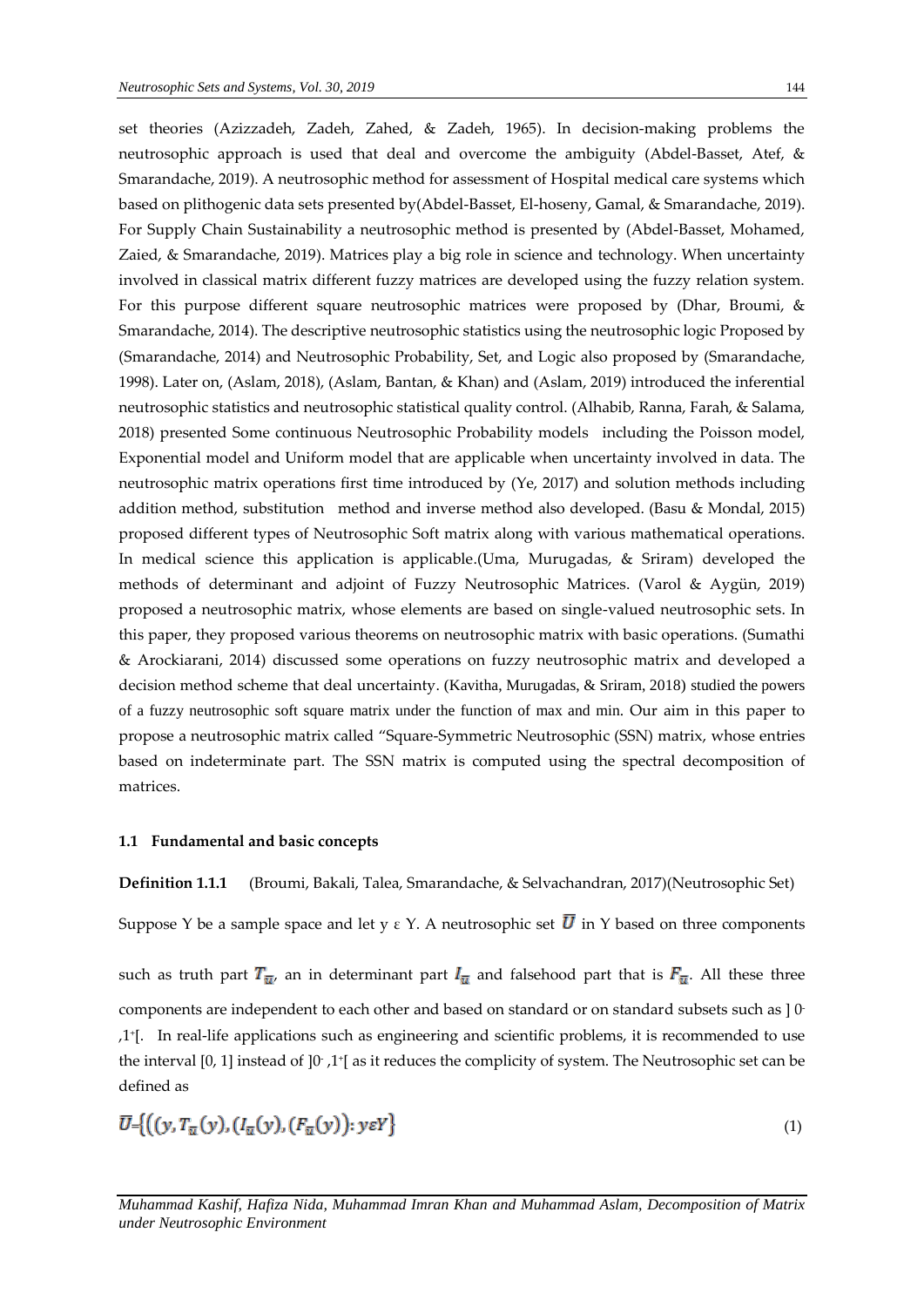Where the sum of these three neutrosophic components are<br>  $0^- \leq T_{\overline{u}}(y) + I_{\overline{u}}(y) + F_{\overline{u}}(y) \leq 3^+$ (2)

**Definition 1.1.2** [\(Dhar et al., 2014\)](#page-4-7) (Square Neutrosophic Matrix) Let  $A_{m \times m}$  and  $B_{n \times n}$  be two square Neutrosophic matrices where indeterminacy involved in the matrices

$$
A_{m \times m} = \begin{bmatrix} a_{11}I & a_{12} \\ a_{21} & a_{22} \end{bmatrix} \text{ and } B_{n \times n} = \begin{bmatrix} b_{11}I & b_{12}I & b_{13} \\ b_{21}I & b_{22} & b_{23} \\ b_{31} & b_{32} & b_{33} \end{bmatrix}
$$

## **2. Methodology**

#### **Spectral Decomposition**

The spectral theorem states that any symmetric mx m or nx n matrix which has real entries have exactly m or n real but possibly not different Eigenvalues and analogous to those Eigenvalues there are mutually independent Eigenvectors. Where Eigenvector based on a linear transformation whose direction does not change when a scalar is multiplied and Eigenvalue is a scalar that is used to transform an Eigenvector. Both are used to reduce variation in data. They can also help to improve the model efficiency [\(LI, 2016\)](#page-5-12).

Consider two square neutrosophic matrices of the same dimension and let  $\lambda$  be an Eigenvalue of these two matrices

If x any y be two nonzero vectors ( $x \ne 0$ ) and ( $y \ne 0$ ) such that Ax =  $\lambda x$  and By =  $\lambda y$  (3)

then x is said to be an Eigenvector of the matrix A linked with Eigenvalue  $\lambda$  and y is said to be an Eigenvector of matrix B linked with the Eigen value  $\lambda$ . An equivalent condition for  $\lambda$  to be a solution of the Eigenvalue- Eigenvector equation is  $|A - \lambda I| = 0$  and  $|B - \lambda I| = 0$ .

Let  $A_{m \times m}$  and  $B_{n \times n}$  be two symmetric matrices. Then these two matrices can be expressed in terms of its m and n Eigen value-Eigen vector pairs  $(\lambda_i, e_i)$  as

$$
A_{m \times m} = \sum_{i=1}^{m} \lambda_i e_i e_i' \text{ and } B_{n \times n} = \sum_{i=1}^{n} \lambda_i e_i e_i'
$$
 (4)

### **3. Results**

The results using the proposed methodology for various values of K and I are given in Table 1.

### **4 Comparison**

In this section, we compare the performance of the proposed method with the method under classical statistics. It is important to note that the proposed methodology of neutrosophic statistics reduces under classical statistics when K=1 and I=0. From Table 1, we note that in matrix  $A_k$  where indeterminacy involved in the first variable, so as I is increased, the variation is reduced in the first variable checked through the Eigenvectors. The same two indeterminate variables situation is presented in the matrix  $B_k$  where variation in the first two variables also reduces checked through the Eigenvectors as I increase. Therefore, it is concluded that through spectral decomposition the indeterminacy in SSN matrices can be minimized. By this comparison, it is concluded that the proposed methodology under neutrosophic statistics is useful to reduce the variation as compared to classical statistics.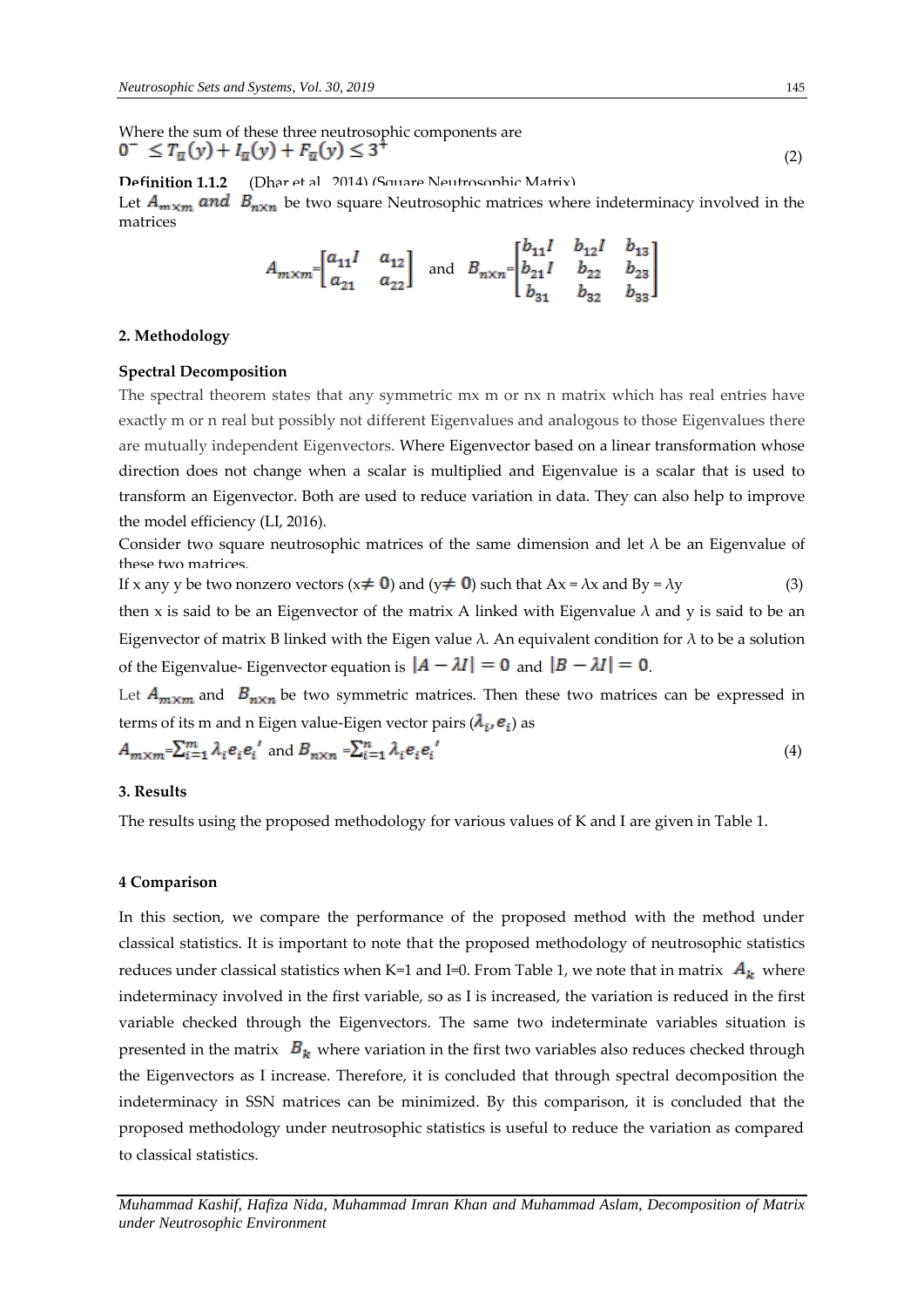|                                 | Consider a Neutrosophic square and symmertic matrix           |                                                    |                                                                                                            |                                                                                |
|---------------------------------|---------------------------------------------------------------|----------------------------------------------------|------------------------------------------------------------------------------------------------------------|--------------------------------------------------------------------------------|
|                                 | $A_k = \begin{bmatrix} 2.2I & 0.4 \\ 0.4 & 2.8 \end{bmatrix}$ |                                                    | 0.41<br>0.21<br>$B_k = \begin{bmatrix} 0.4I \\ 0.2 \end{bmatrix}$<br>2.8<br>1.5<br>1.5 <sub>1</sub><br>1.5 |                                                                                |
|                                 | <b>Eigen values</b>                                           | <b>Eigen vectors</b>                               | <b>Eigen values</b>                                                                                        | <b>Eigen vectors</b>                                                           |
| $K=1$ and $I=0$                 | $\lambda_1 = 2.856$                                           | $e_1'=[0.139, 0.99]$                               | $\lambda_1 = 3.79$                                                                                         | $\mathbf{e_1}'$ = [-0.03, -0.83, -0.55]                                        |
|                                 | $\lambda_2 = -0.056$                                          | $e_2'$ =[-0.99,0.139]                              | $\lambda_2 = 0.564$                                                                                        | $e_2'$ =[-0.28,0.53,-0.79]                                                     |
|                                 |                                                               |                                                    | $\lambda_3 = -0.052$                                                                                       | $e_3'$ =[-0.96,0.132,-0.25                                                     |
| $K=2$ and $I=1$                 | $\lambda_1=3$                                                 | $e_1'=[0.45, 0.89]$                                | $\lambda_1 = 3.9$                                                                                          | $e_1'$ =[-0.25,-0.81,-0.53]                                                    |
|                                 | $\lambda_{2}=2$                                               | $e_2'$ =[-0.8,0.44]                                | $\lambda_2 = 2.1$                                                                                          | $e_2'$ =[0.97,-0.19,-0.17]                                                     |
|                                 |                                                               |                                                    | $\lambda$ <sub>3</sub> =0.5                                                                                | $e_3'$ =[0.03,-0.55,0.83]                                                      |
| $K=3$ and $I=2$                 | $\lambda_{1} = 4.5$                                           | $e_1'$ =[-.097,-0.23]                              | $\lambda_1=4.9$                                                                                            | $e_1'$ =[0.83,0.49,0.26]                                                       |
|                                 | $\lambda_2 = 2.7$                                             | $e_2$ '=[0.23,-0.97]                               | $\lambda_2 = 3.3$                                                                                          | $\mathbf{e}_2'$ = [0.55,-0.66,-0.50]                                           |
|                                 |                                                               |                                                    | $\lambda$ <sub>3</sub> =0.5                                                                                | $e_3'$ =[0.07,-0.56,0.82                                                       |
| $K=4$ and $I=3$                 | $\lambda_1 = 6.6$                                             | $e_1'$ = [-099,-0.10]                              | $\lambda_1 = 7.02$                                                                                         | $e_1$ <sup>'</sup> =[0.94,0.31,0.12]                                           |
|                                 | $\lambda_2 = 2.8$                                             | $e_2'$ =[0.10,-0.99]                               | $\lambda_2 = 3.41$                                                                                         | $e_2'$ =[0.32,-0.76,-0.56]                                                     |
|                                 |                                                               |                                                    | $\lambda_3 = 0.47$                                                                                         | $e_3$ <sup>'</sup> =[0.09,-0.57,0.82]                                          |
| $\mathbf{K}\texttt{=}5$ and I=5 | $\lambda_1 = 11.02$                                           | $e_1'$ =[-0.99,-0.05]                              | $\lambda_1 = 11.49$                                                                                        | $e_1'$ =[0.971,0.232,0.054]                                                    |
|                                 | $\lambda_2 = 2.78$                                            | $e_2'$ =[0.05,-0.99]                               | $\lambda_2 = 3.38$                                                                                         | $\mathbf{e}_2'$ = [0.219, -0.775, -0.593]                                      |
|                                 |                                                               |                                                    | $\lambda_3 = 0.43$                                                                                         | $e_3$ <sup>'</sup> =[0.096,-0.588,0.830]                                       |
| $K=6$ and I=10                  | $\lambda_1 = 22.01$                                           | $e_1'=[-0.99,-0.021]$                              | $\lambda_1 = 22.8$                                                                                         | $\mathbf{e}_1'$ = [0.980,0.198,0.023]                                          |
|                                 | $\lambda_2 = 2.79$                                            | $\mathbf{e}_2'$ =[0.021,-0.99]                     | $\lambda_2 = 3.19$                                                                                         | $\mathbf{e}_2$ '=[0.166,-0.748,-0.642]                                         |
|                                 | $\lambda_1 = 44$                                              |                                                    | $\lambda_3 = 0.29$                                                                                         | $e_3$ <sup>'</sup> =[0.109,-0.633,0.767]                                       |
| $K=7$ and $I=20$                | $\lambda_2 = 2.79$                                            | $e_1'$ =[-0.999,-0.009]<br>$e_2'$ =[0.009,-0.999)] | $\lambda_1 = 45.5$<br>$\lambda_2 = 2.83$                                                                   | $\mathbf{e}_1$ '=[0.98,0.18,0.01]<br>$\mathbf{e}_2'$ = [0.134, -0.669, -0.730] |
|                                 |                                                               |                                                    | $\lambda_{3} = -0.04$                                                                                      | $\mathbf{e}_3'$ = [0.128, -0.719,0.683]                                        |
| $K=8$ and I=50                  | $\lambda_1 = 110$                                             | $e_1'$ =[-0.999,-0.004]                            | $\lambda_1 = 113.6$                                                                                        | $\mathbf{e_1}'$ = [0.984,0.178,0.004]                                          |
|                                 | $\lambda_2 = 2.79$                                            | $\mathbf{e}_2'$ =[0.004,-0.99]                     | $\lambda_2 = 2.2$                                                                                          | $e_2$ <sup>'</sup> =[-0.081,0.425,0.901]                                       |
|                                 |                                                               |                                                    | $\lambda$ <sub>3</sub> =-1.5                                                                               | $e_3$ = [0.158, -0.887, 0.433]                                                 |
|                                 |                                                               |                                                    |                                                                                                            |                                                                                |
| $K=9$ and I=100                 | $\lambda_1 = 220$                                             | $e_1'$ =[-0.999,-0.002]                            | $\lambda_1 = 227.13$                                                                                       | $e_1$ <sup>'</sup> =[0.984,0.176,0.002]                                        |
|                                 | $\lambda_2 = 2.79$                                            | $\mathbf{e}_2'$ =[0.002,-0.999]                    | $\lambda_2 = 1.84$                                                                                         | $\mathbf{e_2}'$ =[-0.042,0.224,0.974]                                          |
|                                 |                                                               |                                                    | $\lambda_3 = -4.67$                                                                                        | $e_3'$ =[0.17,-0.96,0.23]                                                      |
| K=10 and I=200                  | $\lambda_1 = 440$                                             | $e_1'$ =[-0.99,-0.0009]                            | $\lambda_1 = 454.18$                                                                                       | $e_1$ <sup>'</sup> =[0.984,0.175,0.001]                                        |
|                                 | $\lambda_2 = 2.79$                                            | $e_2'$ =[0.0009,-0.99]                             | $\lambda_2 = 1.66$                                                                                         | $\mathbf{e}_2$ = [-0.020,0.108,0.994]                                          |
|                                 |                                                               |                                                    | $\lambda_3 = -11.54$                                                                                       | $e_3'$ =[0.173,-0.979,0.109]                                                   |

|  | Table 1: Neutrosophic matrices based on different indeterminacy (I) values. |
|--|-----------------------------------------------------------------------------|
|--|-----------------------------------------------------------------------------|

## **5 Conclusions**

Sometime the simple matrix theory often limited to handle the problem of uncertainty. The neutrosophic matrix deals the uncertainty, which based on three components including truth component, an indeterminate component and falsehood component. This paper focused on SSN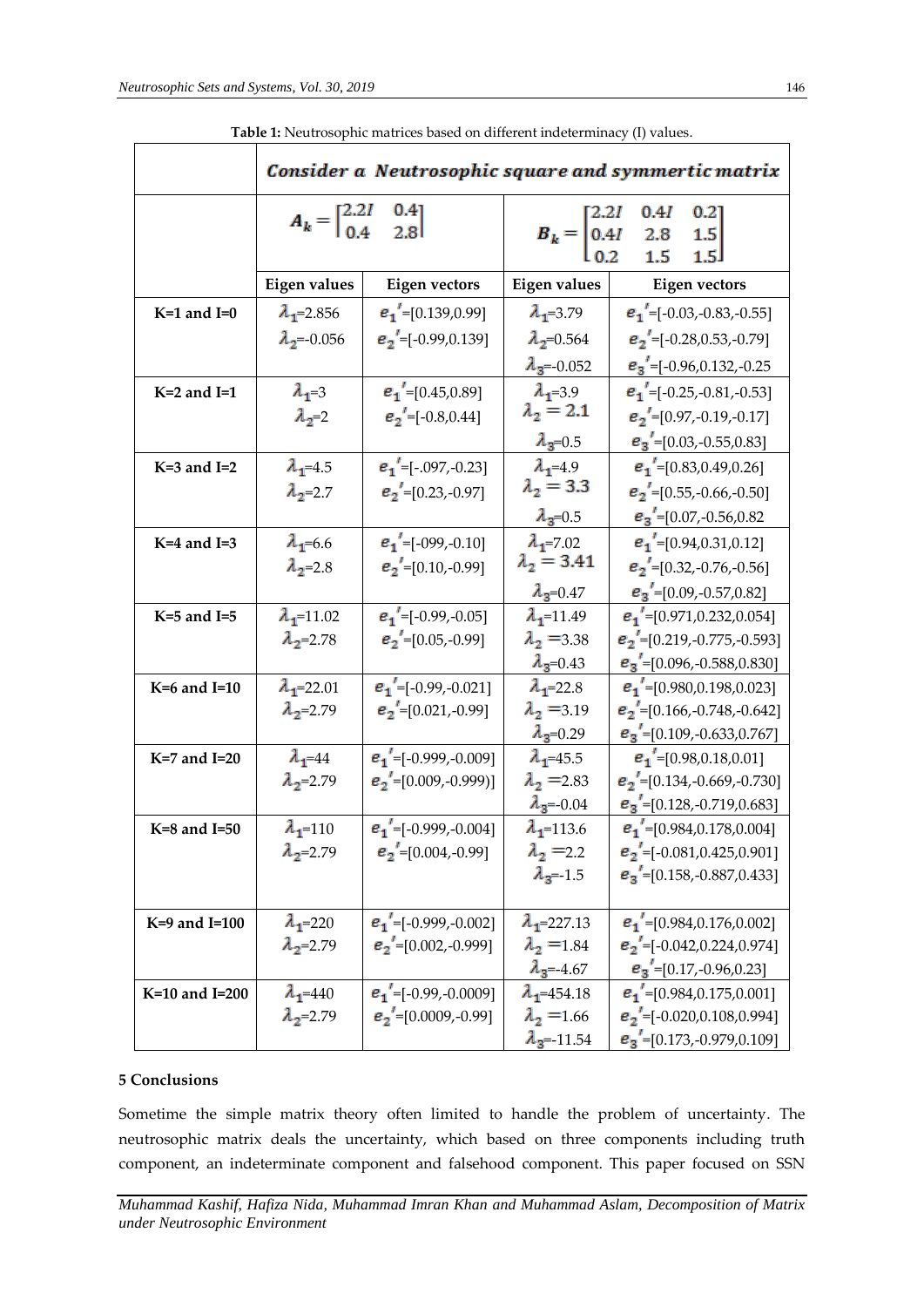matrices where indeterminacy involved in its variables. So the spectral decomposition analysis is performed that requires a square and symmetric matrix. The proposed method is quite effective to be applied in indeterminacy. The increasing level of indeterminacy restrains from reaching to exact decision. If indeterminacy in two SSN matrices increases, then this leads to reduce variation in data. The process is checked through the Eigenvectors, which suggests that through spectral decomposition the variation of the indeterminacy in SSN matrices can be minimized.

#### **Acknowledgements**

The authors are highly grateful to the Referees for their constructive suggestions.

#### **Conflicts of Interest**

The authors declare no conflict of interest.

#### **References**

- <span id="page-4-2"></span>1. Abdel-Baset, M., Chang, V., & Gamal, A. (2019). Evaluation of the green supply chain management practices: A novel neutrosophic approach. Computers in Industry, 108, 210-220.
- <span id="page-4-4"></span>2. Abdel-Basset, M., Manogaran, G., Gamal, A., & Chang, V. (2019). A Novel Intelligent Medical Decision Support Model Based on Soft Computing and IoT. IEEE Internet of Things Journal..
- <span id="page-4-5"></span>3. Abdel-Basset, M., El-hoseny, M., Gamal, A., & Smarandache, F. (2019). A novel model for evaluation Hospital medical care systems based on plithogenic sets. Artificial Intelligence in Medicine, 100, 101710.
- <span id="page-4-1"></span>4. Abdel-Basset, M., Mohamed, M., Elhoseny, M., Chiclana, F., & Zaied, A. E.-N. H. (2019). Cosine similarity measures of bipolar neutrosophic set for diagnosis of bipolar disorder diseases. Artificial Intelligence in Medicine, 101, 101735.
- <span id="page-4-6"></span>5. Abdel-Basset, M., Mohamed, R., Zaied, A. E.-N. H., & Smarandache, F. (2019). A hybrid plithogenic decision-making approach with quality function deployment for selecting supply chain sustainability metrics. Symmetry, 11(7), 903.
- <span id="page-4-10"></span>6. Alhabib, R., Ranna, M. M., Farah, H., & Salama, A. (2018). Some Neutrosophic Probability Distributions. Neutrosophic Sets and Systems, 22, 30-38.
- <span id="page-4-0"></span>7. Ansari, A., Biswas, R., & Aggarwal, S. (2011). Proposal for applicability of neutrosophic set theory in medical AI. International Journal of Computer Applications, 27(5), 5-11.
- <span id="page-4-7"></span>8. Aslam, M. (2018). A New Sampling Plan Using Neutrosophic Process Loss Consideration. Symmetry, 10(5), 132.
- <span id="page-4-9"></span>9. Aslam, M. (2019). Neutrosophic analysis of variance: application to university students. Complex & Intelligent Systems, 1-5.
- <span id="page-4-8"></span>10. Aslam, M., Bantan, R. A., & Khan, N. Design of a New Attribute Control Chart Under Neutrosophic Statistics. International Journal of Fuzzy Systems, 1-8.
- <span id="page-4-3"></span>11. Azizzadeh, L., Zadeh, L., Zahed, L., & Zadeh, L. (1965). Fuzzy sets, information and control. Information & Control, 8(3), 338-353.
- <span id="page-4-11"></span>12. Basu, T. M., & Mondal, S. K. (2015). Neutrosophic Soft Matrix And It's Application in Solving Group Decision Making Problems from Medical Science: Infinite Study.